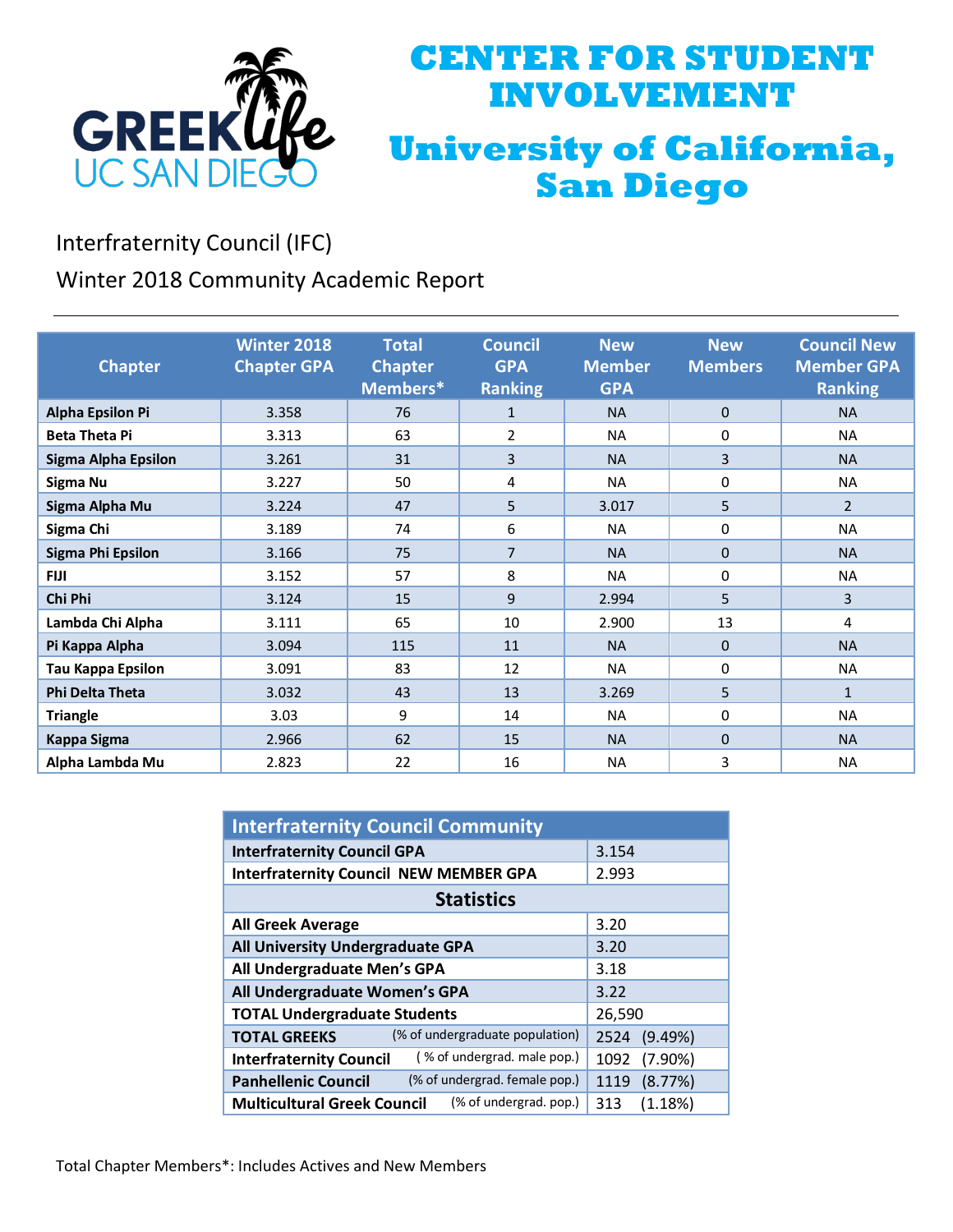

# **CENTER FOR STUDENT INVOLVEMENT University of California, San Diego**

Panhellenic Council (PHC)

Winter 2018 Community Academic Report

| <b>Chapter</b>           | <b>Winter 2018</b><br><b>Chapter GPA</b> | <b>Total</b><br><b>Chapter</b><br>Members* | <b>Council</b><br><b>GPA</b><br><b>Ranking</b> | <b>New</b><br><b>Member</b><br><b>GPA</b> | <b>New</b><br><b>Members</b> | <b>Council New</b><br><b>Member GPA</b><br><b>Ranking</b> |
|--------------------------|------------------------------------------|--------------------------------------------|------------------------------------------------|-------------------------------------------|------------------------------|-----------------------------------------------------------|
| Kappa Alpha Theta        | 3.419                                    | 100                                        | $\mathbf{1}$                                   | <b>NA</b>                                 | $\mathbf{1}$                 | <b>NA</b>                                                 |
| Chi Omega                | 3.378                                    | 99                                         | 2                                              | 3.004                                     | 6                            | 6                                                         |
| <b>Alpha Epsilon Phi</b> | 3.376                                    | 62                                         | 3                                              | 3.269                                     | 5                            | $\overline{2}$                                            |
| Kappa Kappa Gamma        | 3.364                                    | 102                                        | 4                                              | <b>NA</b>                                 | 1                            | <b>NA</b>                                                 |
| Sigma Kappa              | 3.344                                    | 92                                         | 5                                              | 3.387                                     | 8                            | $\mathbf{1}$                                              |
| Delta Gamma              | 3.255                                    | 103                                        | 6                                              | <b>NA</b>                                 | 0                            | <b>NA</b>                                                 |
| Phi Sigma Rho            | 3.238                                    | 77                                         | 7                                              | 3.116                                     | 13                           | 4                                                         |
| Alpha Phi                | 3.223                                    | 112                                        | 8                                              | <b>NA</b>                                 | 0                            | <b>NA</b>                                                 |
| <b>Alpha Omicron Pi</b>  | 3.168                                    | 100                                        | 9                                              | 3.264                                     | 7                            | 3                                                         |
| Pi Beta Phi              | 3.159                                    | 97                                         | 10                                             | <b>NA</b>                                 | 0                            | <b>NA</b>                                                 |
| Alpha Chi Omega          | 3.157                                    | 74                                         | 11                                             | 3.084                                     | 36                           | 5                                                         |
| Delta Delta Delta        | 3.137                                    | 98                                         | 12                                             | 2.674                                     | 7                            | 7                                                         |

| <b>Panhellenic Council Community</b>                          |                    |  |  |  |
|---------------------------------------------------------------|--------------------|--|--|--|
| <b>Panhellenic Council GPA</b>                                | 3.268              |  |  |  |
| <b>Panhellenic Council NEW MEMBER GPA</b>                     | 3.116              |  |  |  |
| <b>Statistics</b>                                             |                    |  |  |  |
| <b>All Greek Average</b>                                      | 3.20               |  |  |  |
| All University Undergraduate GPA                              | 3.20               |  |  |  |
| All Undergraduate Men's GPA                                   | 3.18               |  |  |  |
| All Undergraduate Women's GPA                                 | 3.22               |  |  |  |
| <b>TOTAL Undergraduate Students</b>                           | 26,590             |  |  |  |
| (% of undergraduate population)<br><b>TOTAL GREEKS</b>        | (9.49%)<br>2524    |  |  |  |
| (% of undergrad. male pop.)<br><b>Interfraternity Council</b> | 1092<br>$(7.90\%)$ |  |  |  |
| (% of undergrad. female pop.)<br><b>Panhellenic Council</b>   | (8.77%)<br>1119    |  |  |  |
| (% of undergrad. pop.)<br><b>Multicultural Greek Council</b>  | (1.18%)<br>313     |  |  |  |